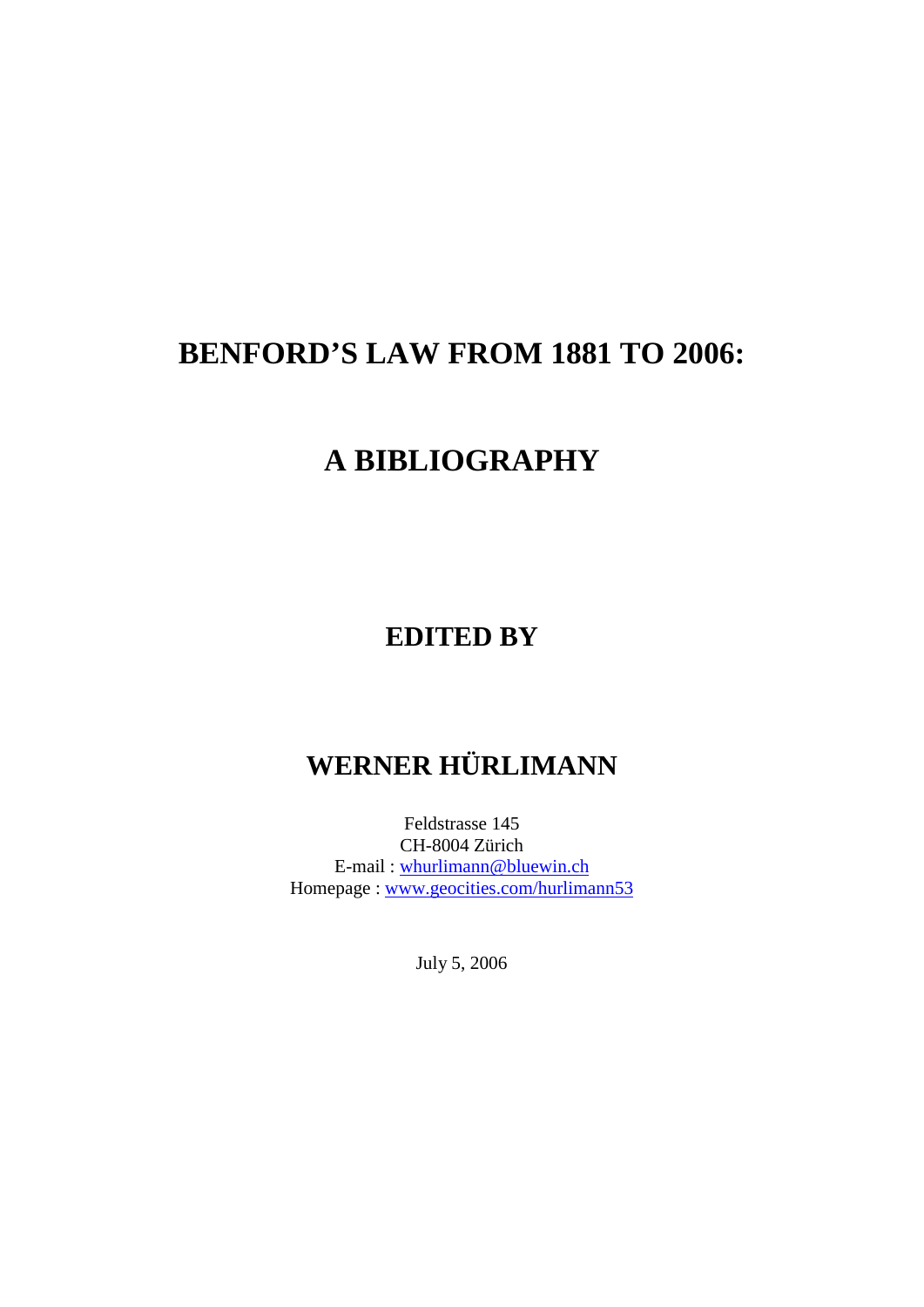- *Adhikari, A.K.* (1969). Some results on the distribution of the most significant digit. Sankhya, Ser. B, no. 31, 413-420.
- *Adhikari, A.K. and B.D. Sarkar* (1968). Distributions of most significant digit in certain functions whose arguments are random variables. Sankhya, Ser. B, no. 30, 47-58.
- *Aggarwal, R.* (2005). Persitent puzzles in international finance and economics. The Economic and Social Review 35(3), 241-250.
- *Aggarwal, R. and B.M. Lucey* (2005). Psycological barriers in gold prices? IIIS Discussion Paper No. 53.
- *Albrecht, C. C. and W. S. Albrecht, et al.* (2001). Conducting a Pro-Active Fraud Audit: A Case Study. The Journal of Forensic Accounting **II**: 203-218.
- *Albrecht, W.S. and C.C. Albrecht* (2002). Root out financial deception. Journal of Accountancy 193(4), 30-34.
- *Allaart, P.C.* (1997). An invariant-sum characterization of Benford's law. Journal of Applied Probability 34, 288-291.
- *Allan, J. and S. Bhattacharya* (2002). A short note on financial data set detection using neutrosophic probability. Proceedings of the first international conference on neutrosophy, neutrosophic logic, neutrosophic set, neutrosophic probability and statistics, University of New Mexico, 75-80.
- *Amershi, A.H. and E.H. Feroz* (2000). The occurrence of Fibanocci numbers in time series of financial accounting ratios. Anomalies or indicators of firm survival, bankruptcy and fraud? An exploratory study. Managerial Finance 26(11), 5-20.
- *Antonioni, G.* (1991). On the notion of uniform distribution mod 1. Fibonacci Quarterly 29, 230-234.
- *Antonioni, G., Grecos G. and K. Nagasaka* (2005). Benford's law revisited. Submitted.
- *Arita, M.* (2005). Scale-freeness and biological networks. The Journal of Biochemestry 138(1), 1-4.
- *Armstrong, J.S.* (2000). Extrapolation for time-series and cross-sectional data. Principles of Forecasting: a Handbook for Researchers and Practitioners. Kluwer Publishers.
- *Ashcraft, M.H. and K.S. Christy* (1995). The Frequency of Arithmetic Facts in Elementary Texts: Addition and Multiplication in Grades 1-6. Journal for Research in Mathematics Education 26(5), 396-421.
- *Baer, M.B.* (2006). Renyi to Renyi Source Coding under Siege. Accepted to ISIT 2006. http://arxiv.org/abs/cs.IT/06050699.
- *Baer, M.B.* (2006). Prefix coding under Siege. http://arxiv.org/abs/cs.IT/0602067.
- *Bakan P.* (1960). Response tendencies in attempts to generate random binary series. American Journal of Psychology 73: 127-131.
- Barlow, J. L. and Bareiss, E. H. (1985). On Roundoff Error Distributions in Floating Point and Logarithmic Arithmetic. *Computing* 34, 325-347.
- *Becker, P.* (1982). Patterns in listings of failure-rate and MTTF values and listings of other data. IEEE Transactions on Reliability R-31, 132-134.
- *Benford, F.* (1938). The law of anomalous numbers. Proceedings of the American Philosophical Society 78, 551-572.
- *Berger, A., Bunimovich, L.A. and T.P. Hill* (2005). One-dimensional dynamical systems and Benford's law. Transactions of the American Mathematical Society 357(1), 197-219.
- *Berger, A.* (2001). Chaos and Chance. De Gruyter, Berlin and New York.
- *Berger, A.* (2003). Benford's law in power-like nonautonomous dynamical systems. Preprint, Vienna University of Technology.
- *Berger, A.* (2004). Dynamics and digits: on the ubiquity of Benford's law. Preprint, Vienna University of Technology.
- *Berger, A.* (2005). Multi-dimensional dynamical systems and Benford's law. Discrete and Continuous Dynamical Systems 13(1), 219-237.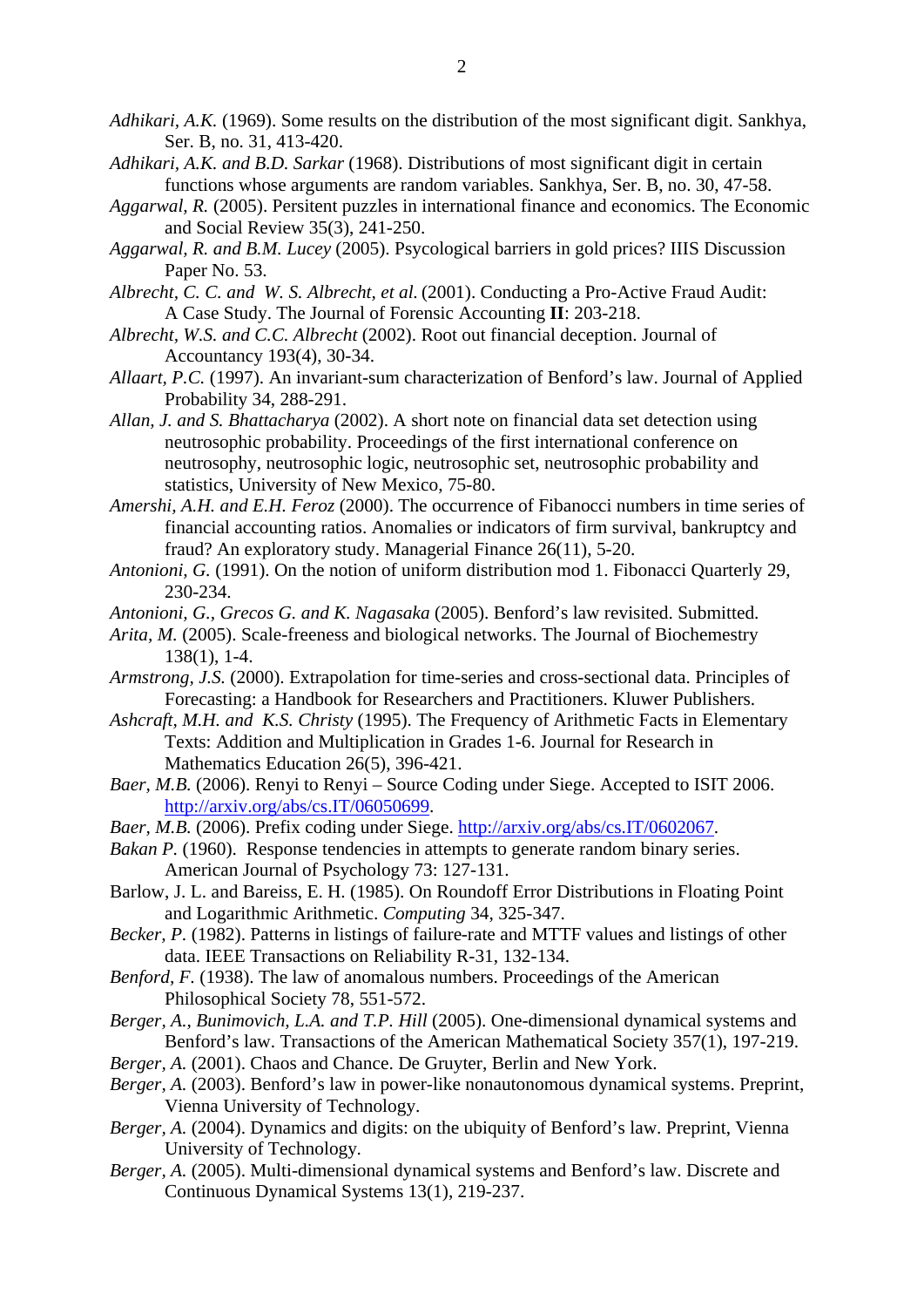*Berger, A.* and T.P. Hill (2005). A characterization of Newton maps. Preprint.

- *Berger, A.* and T.P. Hill (2006). Newton's method obeys Benford's law. American Mathematical Monthly, forthcoming.
- *Berton, L.* (1995) He's Got Their Number: Scholar Uses Math to Foil Financial Fraud. *The Wall Street Journal*, July 10.
- *Bhattacharya, S.* (2002). From Kautilya to Benford Trends in Forensic and Investigative Accounting. 9<sup>th</sup> World Congress of Accounting Historians, Deakin University.
- *Bhattacharya, S., Kumar K. and F. Smarandache* (2005). Conditional probability of actually detecting a financial fraud – a neutrosophic extension to Benford's law. International Journal of Applied Mathematics 17(1), 7-14.
- *Bhattacharyya, P., Chatterjee A. and B.K. Chakrabarti* (2005). A common origin of the power law distributions in models of market and earthquake. http://arxiv.org/abs/physics/0510038.
- *Blackwell, D. and M.A. Girshick* (1954). Theory of Games and Statistical Decisions. J. Wiley, 74 (Problem 2.7.2).
- *Bogomolny, A.* (2004). Zipf's law, Benford's law. http://www.cut-th-knot.org.
- *Bolton, R.J. and D.J. Hand* (1999). Statistical Fraud Detection: a review. Statistical Science 17(3), 235-255.
- *Boyle, J.* (1994). An application of Fourier series to the most significant digit problem. American Mathematical Monthly 101, 879-886.
- *Brady, W.G.* (1978). More on Benford's law. Fibonacci Quarterly 16, 51-52.
- *Brown, J. and R. Duncan* (1970). Modulo one uniform distribution of the sequence of logarithms of certain recursive sequences. Fibonacci Quarterly 8, 482-486.
- *Brown, P. and J. Mitchell* (2004). Culture and stock price clustering: evidence from the peoples' republic of China. Preprint.
- *Brown, R.J.C.* (2005). Benford's law and the screening of analytical data: the case of pollutant concentrations in ambient air. The Analyst 130, 1280-1285.
- *Browne, M.W.* (1998). Following Benford's law, or looking out for no. 1. New York Times, August 4, 1998.
- *Brunell, T.L. and A. Glazer* (2001). Rational response to irrational attitudes: the level of the gasoline tax in the United States. Journal of Policy Analysis and Management 20(4), 761-764.
- *Buck, B., Merchant, A. and S. Perez* (1993). An illustration of Benford's first digit law using alpha decay half lives. European Journal of Physics 14, 59-63.
- *Bumby, R. and E. Ellentuck* (1969). Finitely additive measures and the first digit problem. Fundamenta Mathematicae 65, 33-42.
- *Burke, J. and E. Kincanon* (1991). Benford's law and physical constants : the distribution of initial digits. American Journal of Physics 59, 952.
- *Burke, S.D.* (2001). Bariers in U.S. Benchmark bond yields. Preprint, The University of British Columbia, Vancouver.
- *Busta, B. and R. Sundheim* (1992). Tax return numbers tend to obey Benford's law. Center for Business Research Working Paper No. W93-106-94, St. Cloud State University, St. Cloud, Minnesota.
- *Busta, B. and R. Weinberg* (1998). Using Benford's law and neural networks as a review procedure. Managerial Auditing Journal 13(6), 356-366.
- *Buyse, M. et al.* (1999). The role of biostatistics in the prevention, detection and treatment of fraud in clinical trials. Statistics in Medicine 18(24), 3435-3451.
- *Caneghem, T.V.* (2004). The impact of audit quality on earnings rounding-up behaviour: some UK evidence. European Accounting Review 13(4), 771-786.
- *Canessa, E.* (2003). Theory of analogous force on number sets. To appear in Physica A. http://arxiv.org/abs/cond-mat/0307703.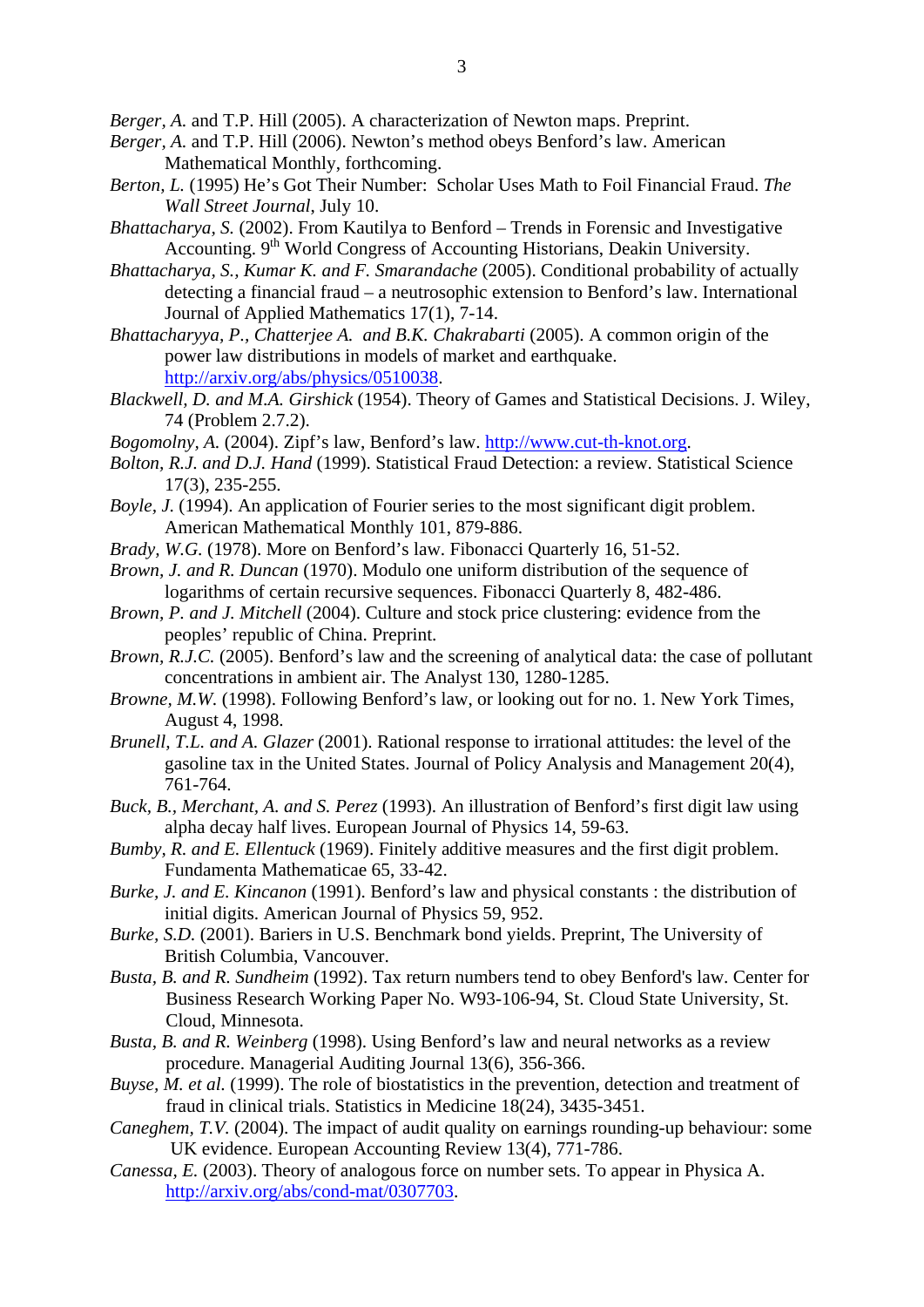- *Carslaw, C.* (1988) Anomalies in Income Numbers: Evidence of Goal Oriented Behavior. *The Accounting Review* LXIII, No. 2, 321-327.
- *Chapanis, A.* (1953). Random-number guessing behavior. The American Psychologist 8: 332.
- *Chernoff, H.* (1981). How to beat the Massachusetts numbers game. Math. Intel. 3: 166-172.
- *Cho, M.J., Eltinge, J.L. and D. Swanson* (2003). Inferential methods to identify possible interviewer fraud using leading digit preference patterns and design effect matrices. Proceedings of the American Statistical Association.
- *Christensen, J.A. and J.R. Byington* (2003). The computer: an essential fraud detection tool. Journal of Corporate Accounting & Finance 14(5), 23-27.
- *Cigler, J.* (1964). Methods of summability and uniform distribution mod 1. Compositio Mathematicae 16, 44-51.
- *Cigler, J. and G. Heimberg* (1961). Neuere Entwicklungen der Theorie der Gleichverteilung. Jahresbericht der Deutschen Mathematiker Vereinigung 64, 1-50.
- *Cohen, D.* (1976). An explanation of the first digit phenomenon. Journal of Combinatorial Theory, Ser. A 20, 367-370.
- *Cohen, D. and T. Katz* (1984). Prime numbers and the first digit phenomenon. Journal of Number Theory 18, 261-268.
- *Cong, L. and Z. Li* (2004). On Wilson's theorem and Polignac conjecture. http://arxiv.org/abs/math.NT/0408018.
- *Cleary, R. and J.C. Thibodeau* (2005). Applying digital analysis using Benford's law to detect fraud: the dangers of type I errors. Auditing: a Journal of Practice & Theory 24, 77-81.
- *Crumbley, L.D.* (2002). The Big R. An Internal Auditing Action Adventure. IAA books.
- *Dallacasa, F. and V. Dallacasa* (2006). Temporal behaviour of stock data from Benford's law.  $5<sup>th</sup>$  Int. Conference APLIMAT, Slovak University of Technology, Bratislava.
- *Das, S. and H. Zhang* (2001). The stock market's under-reaction to rounding-up in EPS. Preprint.
- *Davis, B.* (1976). Some remarks on initial digits. Fibonacci Quarterly 14, 13-14.
- *Deakin, M.A.B.* (1993). Another derivation of Benford's law. Australian Mathematical Society Gazette 20, 162-163.
- *Debreceny, R., Lee S.-L., Neo, W. and J. Shuling Toh* (2005). Employing generalized audit software in the financial services sector: challenges and opportunities. Managerial Auditing Journal 20(6), 605-618.
- *De Ceuster, M.J.K., Dhaene, G. and T. Schatteman (1998). On the hypothesis of* psychological barriers in stock markets and Benford's law. Journal of Empirical Finance 5(3), 263-279.
- *De Marchi, S. and J.T. Hamilton* (2006). Assessing the accuracy of self-reported data: an evaluation of the toxics release inventory. Journal of Risk and Uncertainty 32, 57-76.
- *Diaconis, P.* (1977). The distribution of leading digits and uniform distribution mod 1. Annals of Probability 5, 72-81.
- *Diaconis, P. and D. Freedman* (1979). On rounding percentages. Journal of the Ameican. Staistical. Association 74, 359--364.
- *Diaconis, P.* (2002). G.H. Hardy and Probability??? Bulletin of the London Mathematical Society 34, 385-402.
- *Dickinson, J.R.* (2002). A universal mathematical law criterion for algorithmic validity. Developments in Business Simulation and Experiential Learning 29, 29-33.
- *Diekmann, A.* (2002). Sources of bias and quality of data in social science research. Institute of Technology Assessment (ITA) Working Paper No. ITA-02-04. Available at SSRN: http://ssrn.com/abstract=518402.
- *Diekmann, A.* (2005). Not the first digit! Using Benford's law to detect fraudulent scientific data. Preprint ETHZ.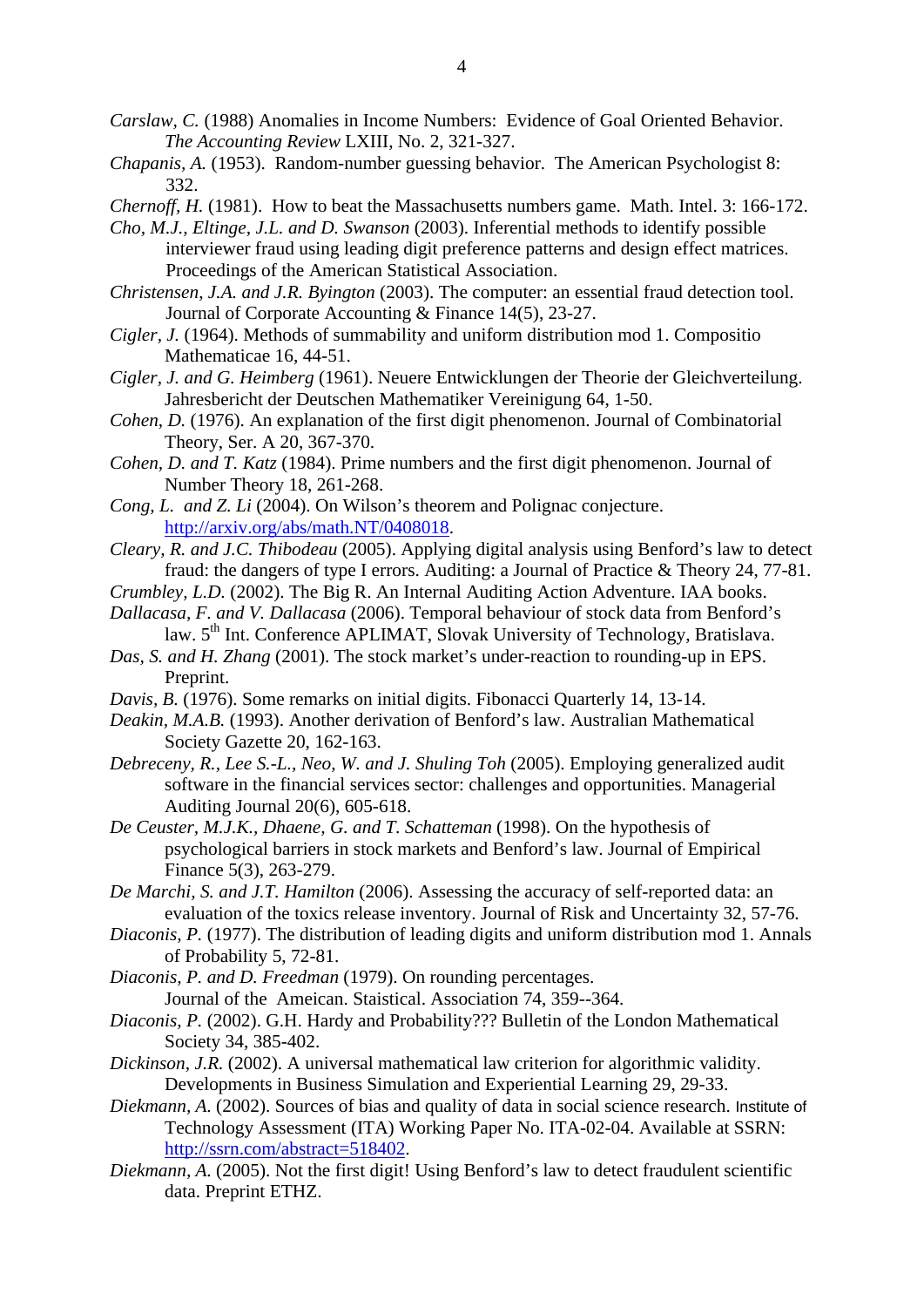- *Doepp, M. and G. Edelmann* (2003). Klinische Evaluation der Häufigkeitsverteilungsanalyse biologischer Daten. Erfahrungsheilkunde.
- *Dominguez, M.P. and J.D.A. Burguillo* (1999). El primer digito significativo. Revista Epsilon de la S.A.E.M. Thales, No. 45, Vol. 15(3), 339-351.
- *Dorogovtsev, S.N., Mendes, J.F.F. and J.G. Oliveira* (2006). Frequency of occurrence of numbers in the World Wide Web. Physica A 360, 548. http://arxiv.org/abs/physics/0504185.
- *Doucouliagos, C.* (2004). Number preference in Australian stocks. Applied Financial Economics 14(1), 43-54.
- *Doucouliagos, C.* (2005). Price exhaustion and number preference: time and price confluence in Australian stock prices. The European Journal of Finance 11(3), 207-221.
- *Drake, P.D. and M.J. Nigrini* (2000). Computer assisted analytical procedures using Benford's law. Journal of Accounting Education 18, 127-146.
- *Drmota, M. and R.F. Tichy* (1997). Sequences, Discrepancies and Applications. Lecture Notes in Mathematics 1651, 276.
- *Dubinsky, B.* (2001). Math formula fights fraud. Legal Times, vol. XXIV(9).
- *Duncan, R.L.* (1967). An application of uniform distribution to Fibonacci numbers. Fibonacci Quarterly 5, 137-140.
- *Duncan, R.L.* (1969). A note on the initial digit problem. Fibonacci Quarterly 7(5), 474-475.
- *Duran, J.P.* (1974). Almost-convergence, summability and ergodicity. Canadian Journal of Mathematics 26, 372-387.
- Durtschi, C., Hillison, W. and C. Pacini (2004). The effective use of Benford's law to assist in detecting fraud in accounting data. Journal of Forensic Accounting 1524-5586/Vol. V, 17-34.
- *Engel, H.-A. and C. Leuenberger* (2003). Benford's law for exponential random variables. Statistics and Probability Letters 63(4), 361-365.
- *Ettredge, M.L. and R.P. Srivastava* (1999). Using digital analysis to enhance data integrity. Issues in Accounting Education 14(4), 675-690.
- *Feldstein, A. and R. Goodman* (1976). Convergence estimates for the distribution of trailing digits. Jounral of the ACM 23(2), 287-297.
- *Feldstein, A. and P.R. Turner* (1986). Overflow, underflow and severe loss of significance in floating-point addition and substraction. IMA J. on Numerical Analysis 6, 241-251.
- *Feller, W.* (1971). An Introduction to Probability Theory and Its Applications ( $2<sup>nd</sup>$  ed.), vol. II. J. Wiley, 63.
- *Fairthorne, R.A.* (1969). Empirical hyperbolic distributions (Bradford-Zipf-Mandelbrot) for bibliometric description and prediction. Journal of Documentation 61(2), 171-193.
- *Filipponi, P.* (1994).  $F_n$  and  $L_n$  cannot have the same initial digit. Pi Mu Epsilon Journal 10.1, 5-6.
- *Filipponi, P. and R. Menicocci* (1995). Some probabilistic aspects of the terminal digits of Fibonacci. Fibonacci Quarterly 33, 325-331.
- *Fiorito, G., Musmeci, R. and M. Strano* (1993). Uniform distribution and applications to a class of recurring series. Matematiche (Catania) 48, 123-133.
- *Flehinger, B.-J.* (1966). On the probability that a random integer has initial digit A. American Mathematical Monthly 73, 1056-1061.
- *Florack, L.* (1999). Visual representations embodying spacetime structure. University Utrecht.
- *Franel, J.* (1917). A propos des tables de logarithmes. Festschrift der Naturforschenden Gesellschaft in Zürich Vierteljahrsschrift 62, 286-295.
- *Friedberg, S.H.* (1984). The distribution of first digits. College Mathematical Journal 15(2), 120-125.
- *Fuchs, A. and G. Letta* (1994). Le problème du premier chiffre décimal pour les nombres premiers. Rend. Acad. Naz. Sci. Detta XL 18, 81-87.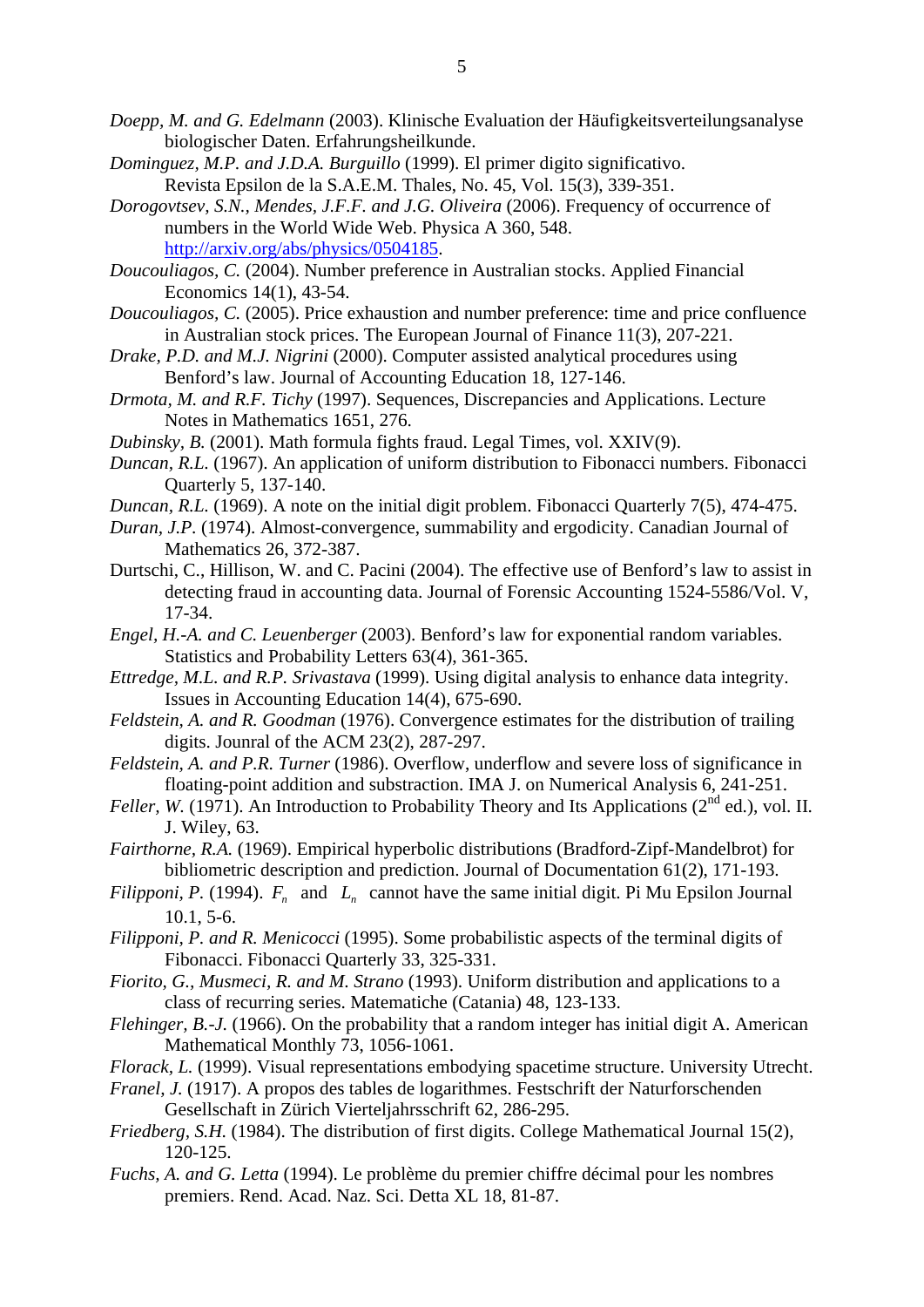- *Furlan, L.V.* (1948). Das Harmoniegesetz der Statistik : Eine Untersuchung über die metrische Interdependenz der sozialen Erscheinungen. Basel, Verlag für Recht und Gesellschaft A-G, xiii:504.
- *Furry, W.H. and H. Hurwitz* (1945). Distribution of numbers and distribution of significant figures. Nature 155, 52-53.
- *Garcia-Berthou, E. and C. Alcaraz* (2004). Incongruence between test statistics and P values in medical papers. BMC Medical Research Methodology 4(13).
- *Geiringer, H.* (1948). Review of L.V. Furlan's book. Journal of the American Statistical Association 43, 325-328.
- *Gelman, A. and D. Nolan* (2002). Teaching Statistics: a bag of tricks. Oxford University Press.
- *Gent, I. and T. Walsh* (2001). Benford's law. Preprint.
- *Geusebroek, J.-M. and A.W.M. Smeulders* (2002). A physical explanation for natural image statistics. Proceedings of the 2<sup>nd</sup> International Workshop on Texture.
- *Geyer, C.L. and P.P. Williamson* (2004). Detecting fraud in data sets using Benford's law. Communications in Statistics: Simulation and Computation 33(1), 229-246.

*Giles, D.E.* (2006). Benford's law and naturally occurring prices in certain ebaY auctions. Econometrics Working Paper EWP0505, University of Victoria, Department of Economics. Forthcoming in Applied Economics Letters.

- *Gini, C.* (1957). Sulla frequenza delle cifre iniziali die numeri osservati. Bull. Inst. Internat. Stat.,  $29<sup>th</sup>$  session, vol. 35, 2ème Livraison, 57-76.
- *Good, I.J.* (1965). Letter to the Editor. The American Statistician 19, 43.
- *Good, I.J.* (1986). Some statistical applications of Poisson's work. Statistical Science 1(2), 157-170.
- *Goto, K.* (1992). Some examples of Benford sequences. Mathematical Journal of the Okayama University 34, 225-232.
- *Gottwald, G.A. and M. Nicol* (2002). On the nature of Benford's law. Physica A: Statistical Mechanics and iits Applications 303(3-4), 387-396.
- *Goutsmit, S.A. and W.H. Furry* (1944). Significant figures of numbers in statistical tables. Nature 154, 800-801.
- *Goutsmit, S.A.* (1977). Pitfalls in elementary probability. Proceedings of the American Philosophical Society 121(2), 188-189.
- *Green, B. P. and J. H. Choi* (1997). Assessing the risk of management fraud through neural network technology. Auditing: A Journal of Practice and Theory Vol. 16, No. 1 (Spring): 14 - 28.
- *Green, L.* (1998). Numerology for accountants. Journal of Accountancy.
- *Grekos, G. and R. Giuliano-Antonini* (2003). Regular sets and conditional density: an extension of Benford's law. Journées Arithmétiques XXIII, Graz, July 6-12, 2003.
- *Griffiths, T.L. and M.L. Kalish* (2002). A multidimensional scaling approach to mental multiplication. Memory & Cognition 30(1), 97-106.
- *Guillou, A. and P. Hall* (2001). A diagnostic for selecting the threshold in extreme value analysis. Journal of the Royal Statistical Society, Series B, vol. 63(2), 293-305.
- *Haber, S.* (1983). Parameters for integrating periodic functions of several variables. Mathematics of Computation 41, no. 163, 115-129.
- *Hamming, R.* (1976). On the distribution of numbers. Bell Syst. Tech. J. 49, 1609-1625.
- *Havil, J.* (2003). Benford's Law. §14.2 in *Gamma: Exploring Euler's Constant.* Princeton, NJ: Princeton University Press, pp. 145-155.
- *Herrmann, D. and W.B. Thomas* (2005). Rounding of analyst forecasts. The Accounting Review 80(3), 805-823.
- *Herzel, A.* (1957). Sulla distribuzione delle cifre iniziali die numeri statistici. Atti della XV e XVI Riunione. Societa Italiana di Statistica, Rome.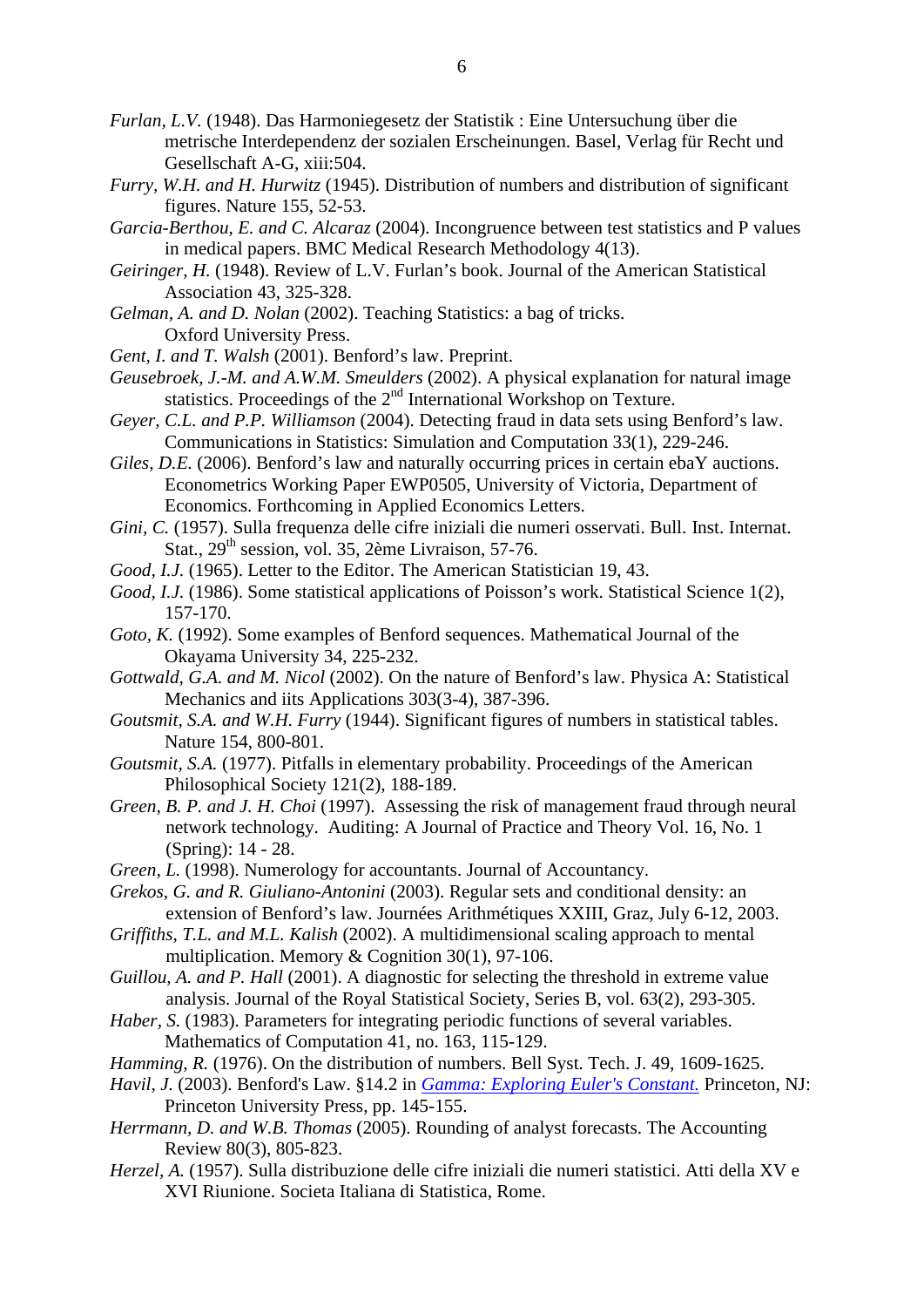- *Hassan, B.* (2002). Assessing data authencity with Benford's law. Information Systems Control Journal 6.
- *Hassan, B.* (2003). Examining data accuracy and authenticity with leading digit frequency analysis. Industrial Management & Data Systems 103(2), 121-125.
- *Higham, N.J.* (2002). Accuracy and stability of numerical algorithms,  $2<sup>nd</sup>$ edition, Society for Industrial and Applied Mathematics, Philadelphia.
- *Hill, T.P.* (1988). Random-number guessing and the first digit phenomenon. Psychological Reports 62: 967-971.
- *Hill, T.P.* (1995a). Base-invariance implies Benford's law. Proceedings of the American Mathematical Society 123, 887-895.
- *Hill, T.P.* (1995b). The significant-digit phenomenon. Amer. Math. Monthly 102, 322-326.
- *Hill, T.P.* (1995c). A statistical derivation of the significant-digit law. Statistical Science 10, 354-363.
- *Hill, T.P.* (1996). A note on distributions of true versus fabricated data. Preprint.
- *Hill, T.P.* (1997). Benford's law. Encyclopedia of Mathematics Supplement, vol. 1, 102.
- *Hill, T.P.* (1998). The first digit phenomenon. The American Scientist 10(4), 354-363.
- *Hill, T.P.* (1999a). Le premier chiffre significatif fait sa loi. La Recherche Hors Série, no. 2, 72-76.
- *Hill, T.P.* (1999b). La primera cifra significativa dicta su ley. Mundo Cientifico num. 199 (marzo), 56-59.
- *Hill, T.P.* (1999c). The difficulty of faking data. Chance 26, 8-13.
- *Hill, T.P.* (2002). Recent applications of Benford's law. Conference, Leiden University.
- *Hill, T.P. and K. Schürger* (2005). Regularity of digits and significant digits of random variables. Journal of Stochastic Processes and their Applications 115, 1723-1743.
- *Hlawka, E.* (1983). Gleichverteilung und das Konvergenzverhalten von Potenzreihen am Rande des Konvergenzkreises. Manuscr. Math. 44, 231-263.
- *Hoare, G.T.Q. and E. Wright* (1986). The distribution of first significant digits. Math. Gazette 70, 34-37.
- *Hobza, T. and I. Vajda* (2001). On the Newcomb-Benford law in models of statistical data. Revista Matematica Complutense XIV(2), 407-420.
- *Horst, D. van der* (2002). Spatial targeting of multi-purpose forestry. PhD Thesis, University of Aberdeen.
- *Hoyle, D.C., Rattray, M., Jupp, R. and A. Brass* (2002). Making sense of microarray data distributions. Bioinformatics 18(4), 576-584.
- *Hürlimann, W.* (2003). A generalized Benford law and its application. Advances and Applications in Statistics 3(3), 217-228.
- *Hürlimann, W.* (2004). Integer powers and Benford's law. International Journal of Pure and Applied Mathematics 11(1), 39-46.
- *Hürlimann, W.* (2006). Generalizing Benford's law using power laws: application to integer sequences. Preprint http://arxiv.org.
- *Ide, K.D. and D. Sornette* (2002). Oscillatory finite-time singularities in finance, population and rupture. Physica A 307(1-2), 63-106. http://arxiv.org/abs/cond-mat/0106047.
- *Irmay, S.* (1997). The relationship between Zipf's law and the distribution of first digits. Journal of Applied Statistics 24(4), 383-394.
- *Iyengar, S.S., Rajagopal, A.K. and V.R.R. Uppuluri* (1983). String patterns of leading digits. Applied Mathematics and Computation 12(4), 321-337.
- *Jager, H. and P. Liardet* (1988). Distribution arithmétiques des dénominateurs de convergents de fractions continues. Indagationes Mathematicae 50, 181-197.
- *Jamain, A.* (2001). Benford's Law. Master Thesis. Imperial College of London and ENSIMAG.
- *Jansen, C.J.M. and M.M.W. Pollman* (2001). On round numbers: pragmatic aspects of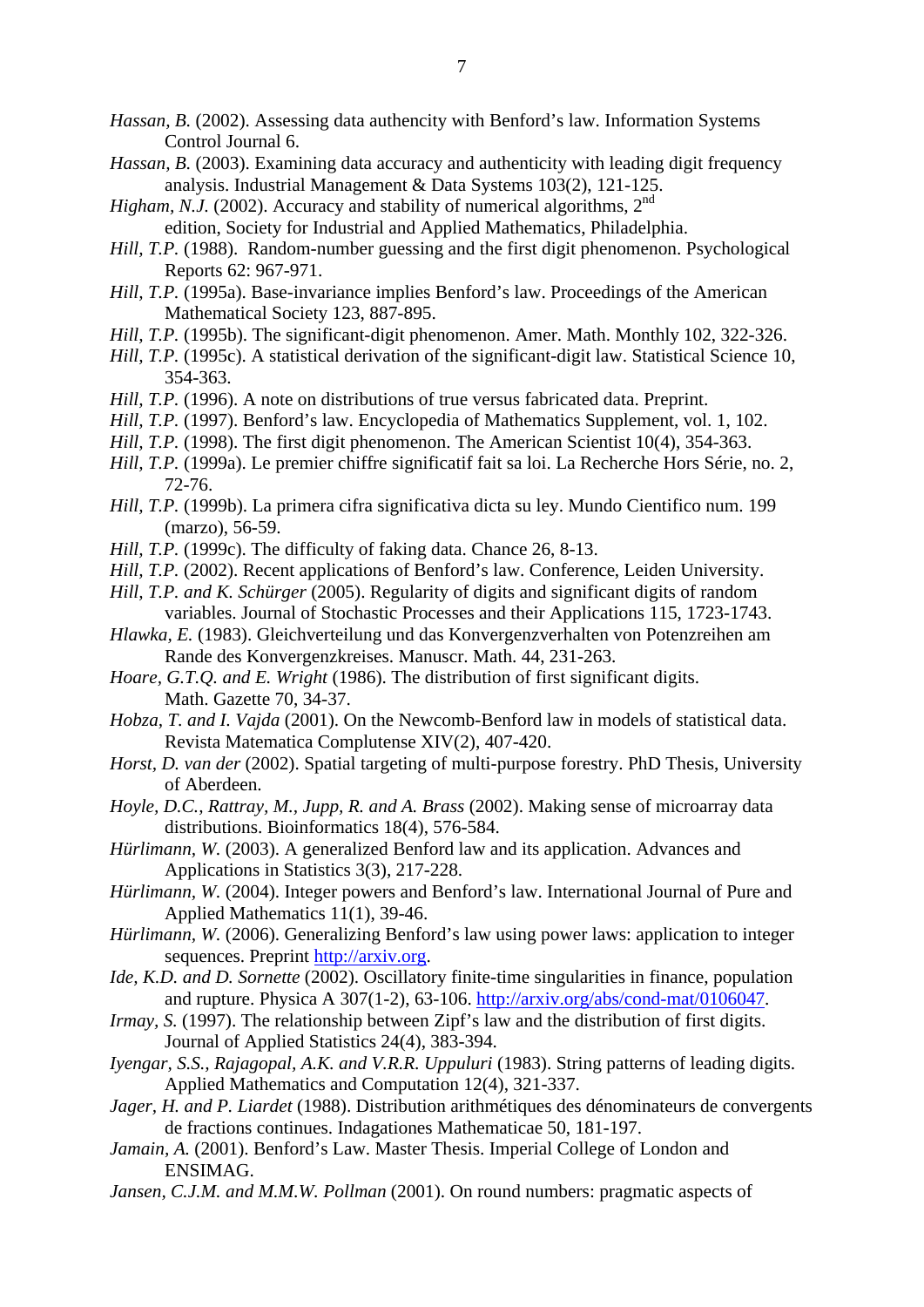numerical expressions. Journal of Quantitative Linguistics 8(3), 187-201.

- *Janvresse, E. and T. de la Rue* (2004). From uniform distribution to Benford's law. Journal of Applied Probability 41(4), 1203-1210.
- *Jech, T.* (1992). The logarithmic distribution of leading digits and finitely additive measures. Discrete Mathematics 108, 53-57.
- *Jolion, J.-M.* (2001). Images and Benford's law. Journal of Mathematical Imaging and Vision 14(1), 73-81.
- *Jolissaint, P.* (2005). Loi de Benford, relations de recurrence et suites équidistribuées. Preprint Université de Neuchâtel, paul.jolissaint@unine.ch.
- *Judge, G. And L. Schechter* (2006). Detecting problems in survey data using Benford's law. Preprint.
- *Juncosa, M.L.* (1971). Statistical concepts in computations in computational mathematics. Naval Research Logistics Quarterly 18, 239-241.
- *Kanemitsu, S., Nagasaka, K., Rauzy, G. and J.-S. Shiue* (1988). On Benford's law : the first digit problem. Lecture Notes in Mathematics 1299, 158-169.
- *Katz, T. and D. Cohen* (1986). The first digit property for exponential sequences is independent of the underlying distribution. Fibonacci Quarterly 24(1), 2-7.
- *Kinney, W.R., Jr.* (1978). ARIMA and regression in analytical review: An empirical test. Accounting Review, Vol. 53, (January): 48-60.
- *Kinnunen, J. and M. Koskela* (2002). Who is miss world in cosmetic earnings management? An analysis of small upward rounding of net income numbers among 18 countries. Available at http://ssrn.com/abstract=292806.
- *Kisets, D.* (2006). Informational optimality of decimal numeration system. Academic Open Internet Journal, vol. 6.
- *Klebanov, L. and A. Yakovlev* (2006). Treating expression levels of different genes as a sample in microarray data analysis: is it worth a risk? Statistical Applications in Genetics and Molecular Biology 5(1), Article 9.
- *Knechel, W.* (1986). A simulation study of the relative effectiveness of alternative analytical review procedures. Decision Sciences Vol. 17: 376-394.
- *Knechel, W.* (1988). The effectiveness of statistical analytical review as a substantive auditing procedure: A simulation analysis. The Accounting Review Vol. 63, No. 1 (January): 74 - 95.
- *Knuth, D.* (1969). The Art of Computer Programming, vol. 2, 219-229.  $(2^{nd}$  ed.). Addison-Wesley, Reading, MA, 239-249. (3rd ed.) (1998), 254-262.
- *Knudsen, T.* (2001). Zipf's law for cities and beyond: the case of Denmark. The American Journal of Economics and Sociology 60(1), 123.
- *Kochanski, G.* (2004). MAP estimation of continuous parameters, leading to estimating probabilities of unseen things. Preprint.
- *Kollath-Romano, P.* (2004). On the distribution of significant digits in numbers. Preprint, Rensselaer Polytechnic Institute.
- *Komulainen T.* (2003). Self-similarity and power laws. Session 10, Laboratory of Process Control and Automation, Helsinki University of Technology.
- *Konheim, A.G.* (1965). Mantissa distribution. Mathematics of Computation 19, 143-144.
- *Konishi, T.* (2004). Three-parameter lognormal distribution ubiquitously found in cDNA microarray data and its application to parametric data treatment. BMC Bioinformatics 5:5.
- *Kontorovich, A.V. and S.J. Miller* (2005). Benford's law, values of L-functions and the 3x+1 problem. Acta Arithmetica 120, 269-297. http://arxiv.org/abs/math.NT/0412003.
- *Koskivaara, E.* (2004). Artificial neural networks in analytical review procedures. Managerial Auditing Journal 19(2), 191-223.
- *Kozlov, V.V.* (2005). Weighted averages, uniform distribution, and strict ergodicity. Russian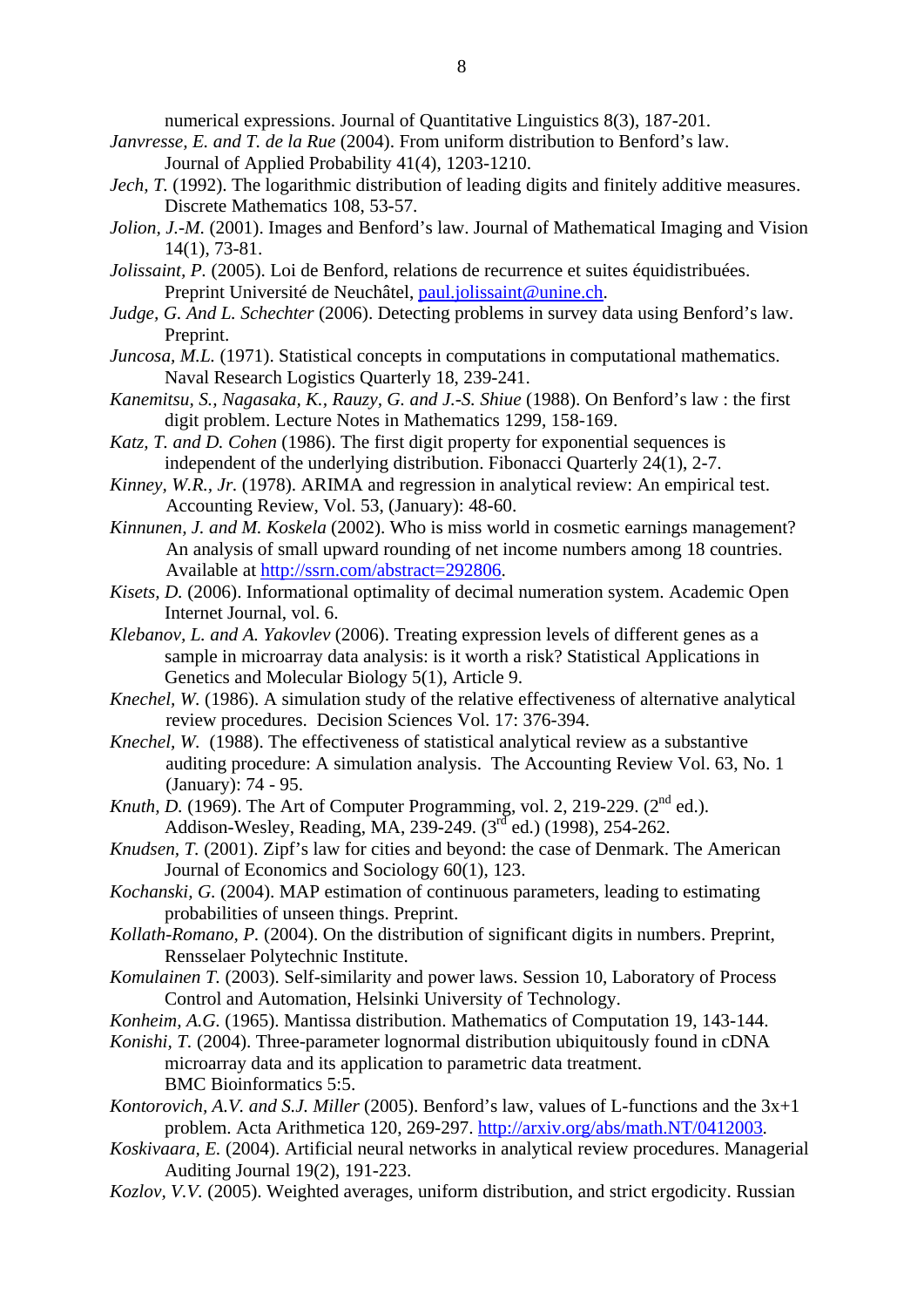Mathematical Surveys 60(6), 1121-1146.

- *Kreifelts, Th.* (1973). Optimale Wahl für eine Gleitkomma-Arithmetik. Computing 11(4), 353-363.
- Kreiner, W.A. (2002). First digit law. Preprint, Universität Ulm.
- Kreiner, W.A. (2003). On the Newcomb-Benford law. Z. Naturforschung 58a, 618-622.
- *Kuipers, L. and J.-S. Shiue* (1973). Remark on a paper by Duncan and Brown, etc. Fibonacci Quarterly 11, 292-294.
- *Kuipers, L. and H. Niederreiter* (1973). Uniform Distribution of Sequences. J. Wiley.
- *Kulikova, A.A. and Y.V. Prokhorov* (2005). Completely asymmetric stable laws and Benford's law. Theory of Probability and its Application 49(1), 163-169.
- *Kumar, K. and S. Bhattacharya* (2002). Benford's law and its application in financial fraud detection. Advances in Financial Planning and Forecasting 11, 57-70.
- *Kunoff, S.* (1987). N! has the first digit property. Fibonacci Quarterly 25, 365-367.
- *Lagarias, J.C. and K. Soundararajan* (2005). Benford's law for the 3x+1 function. http://arxiv.org/abs/math.NT/0509175.
- *Laherrère, J.* (1996). Distributions de type "fractal parabolique" dans la Nature. Comptes Rendus de l 'Académie des Sciences 322, Série II a, no. 7, 535-541.
- *Lebiere, Ch.* (1999). The dynamics of cognition: an ACT-R model of cognitive arithmetic. Kognitionswissenschaft 8(1), 5-19.
- *Leemis, L.M., Schmeier, B.W. and D.L. Evans* (2000). Survival distributions satisfying Benford's law. The American Statistician 54(3), 1-6.
- *Lei, S., Smith, M. and G. Succi* (2000). Empirical investigation of a novel approach to check the integrity of software engineering measuring processes. The  $22<sup>nd</sup>$  International Conference on Software Engineering, Limerick, Ireland.
- *Leibon, G.* (2004). Google numbers. Chance News 13.03. www.dartmouth.edu/.
- *Ley, E.* (1996). On the peculiar distribution of the U.S. Stock Indices Digits. The American Statistician 50(4), 311-313.
- *Ley, E. and H. Varian* (1994). Are there psychological barriers in the Dow-Jones index? *Applied Financial Economics 4, 217-224.*
- *Leydesdorff, L. and S. Bensman* (2006). Classification and power laws: the logarithmic transformation. Journal of the American Society for Information Science and Technology. Forthcoming.
- *Li, Z., Cong L. and H. Wang* (2004). Discussion on Benford's law and its application. http://arxiv.org/abs/math.ST/0408057.
- *Lindsay, D.H., Foote, P.S., Campbell, A. and D.R. Reilly* (2004). Detecting fraud in the data using automatic intervention detection. Fraud Magazine. A Publication of the Association of Certified Fraud Examiners, January/February 2004.
- Livio, M. (2002). The Golden Ratio: The Story of Phi, the World's Most Astonishing Number. New York: Broadway Books, pp. 232-236.
- *Loebbecke, J.K. and P.J. Steinbart* (1987). An investigation of the use of preliminary analytical review to provide substantive audit evidence. Auditing: A Journal of Practice and Theory Vol. 6, No. 2 (Spring): 74 - 86.
- *Logan, J.L. and S.A. Goudsmit* (1978). The first digit phenomenon. Proceedings of the American Philosophical Society 122(4), 193-197.
- *Lowe, T., Murphy, S. and J. Hayward* (1999). The first digit law. Preprint.
- *Lu, F. and J.E. Boritz* (2006). Building a case for fraud using Benford's law with reinforcement learning. Uncertainty in Artificial Intelligence: Proceedings of the 22<sup>nd</sup> Conference. Submitted.
- *Lu, F., Boritz J.E. and H.D. Covvey* (2006). Adaptive fraud detection using Benford's law. Appears in Advances in Artificial Intelligence:  $19<sup>th</sup>$  Conference of the Canadian Society for Computational Studies of Intelligence.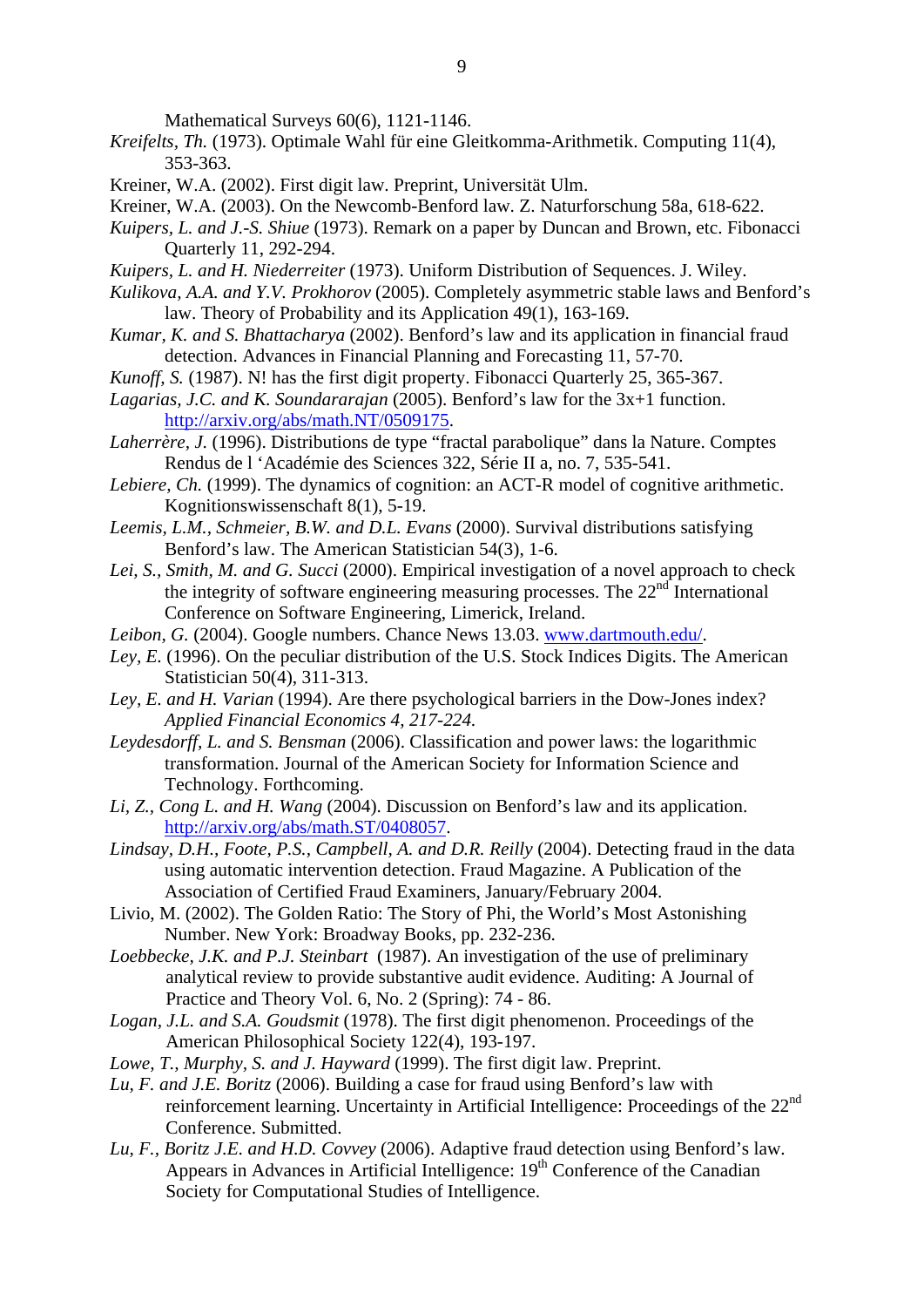- *Lu, F. and J.E. Boritz* (2005). Detecting fraud in health insurance data: learning to model incomplete Benford's law distributions.  $16<sup>th</sup>$  European Conference on Machine Learning, 633-640.
- Lu, T., Costello, C.M., Croucher, P.J.P., Häsler, R., Deuschl, G. and S. Schreiber (2005). Can Zipf's law be adapted to normalize microarrays? BMC Bioinformatics 6:37.
- *Lucey, B.M.* (2002). Psychological barriers in gold prices? Preprint, School of Business Studies, Trinity College, University of Dublin.
- *Macon, N. and L. Moser* (1950). On the distribution of first digits of powers. Scripta Mathematica 16, 290-291.
- *Manaris, B., Romero, J., Machado, P., Krehbiel, D., Hirzel, T., Pharr, W. and, R.B. Davis* (2005). Zipf's law, music classification, and aesthetics. Computer Musical Journal 29(1), 55-69.
- *Manaris, B., Pellicoro, L., Pothering, G. and H. Hodges* (2006). Investigating esperanto's statistical proportions relative to other languages using neural networks and Zipf's law. Proceeding (502) Artificial Intelligence and Applications. Acta Press.
- *Matkovic, K., Neumann,L., Neumann, A., Psik, T. and W. Purgathofer (2005).* Global contrast factor: a new approach to image contrast. In: Computational Aesthetics in Graphics, Visualization and Imaging. The Eurographics Association.
- *Matthews, R.* (1999). The Power of One. New Scientist 163, July 10, 26-30. http://www.newscientist.com/ns/19990710/thepowerof.html.
- *McKee, T.E.* (2006). Increase your fraud auditing effectiveness by being unpredictable! Managerial Auditing Journal 21(2), 224-231.
- *McMinn, D.* (2003). Fibonacci Lucas numbers and moon-sun cycles. www.davidmcminn.com/pages/fiblucas.htm.
- *Mendez, P.F. and F. Ordonez* (2005). Scaling laws from statistical data and dimensional analysis. Journal of Applied Mechanics.
- *Miller, S.J*. (2004). Some thoughts on Benford's law. Preprint.
- *Miller, S.J*. *and R. Takloo-Bighash* (2005). The philosophy of square root cancellation. From: An Invitation to Modern Number Theory.
- *Miller, S.J*. *and M.J. Nigrini* (2006). Differences between independent variables and almost Benford behaviour. Arxiv preprint math.PR/0601344 at www.arxiv.org.
- *Mitchell, J.* (2001). Clustering and psychological barriers: the importance of numbers. Journal of Futures Markets 21(5), 395-428.
- *Müller, M.* (2003). Anwendungsmöglichkeiten der Ziffernanalyse in der Prüfungspraxis mit Schwerpunkt auf Benford's Law. Diplomarbeit Wirtschaftsuniversität, Österreich.
- *Murphy, J., Baxter, R., Eyerman, J., Cunningham, D. and J. Kennet (2004). A system for* detecting invertiewer falsification. RTI International at 59<sup>th</sup> Annual AAPOR Conference, Phoenix, Arizona.
- *Moon, P.* (1936). The Scientific Basis of Illuminating Engineering. McGraw Hill, 420 ff.
- *Morters, P.* (2001). Benford's Gesetz über die Verteilung der Ziffern. Habilitationsvorlesung. Kaiserslauten und Bath.
- *Nagasaka, K.* (1984). On Benford's law. Annals of the Institute of Mathematics 36, 337-352.
- *Nagasaka, K. and J.S. Shiue* (1987). Tsukuba Journal of Mathematics 11, 341-351.
- *Nagasaka, K., Kanemitsu, S. and J.S. Shiue* (199?). Benford's law: The logarithmic law of first digit. Journal of Number Theory 51, 361-391.
- *Nagasaka, K.* (2005). Benford's law with different basis. Journées Arithmétiques XXIV, Marseilles, July 4-8, 2005.
- *Neuringer, A.* (1986). Can people behave "randomly"? the role of feedback. Journal of Experimental Psychology 115: 62-75.
- *Newcomb, S.* (1881). Note on the frequency of use of the different digits in natural numbers. American Journal of Mathematics 4, 39-40.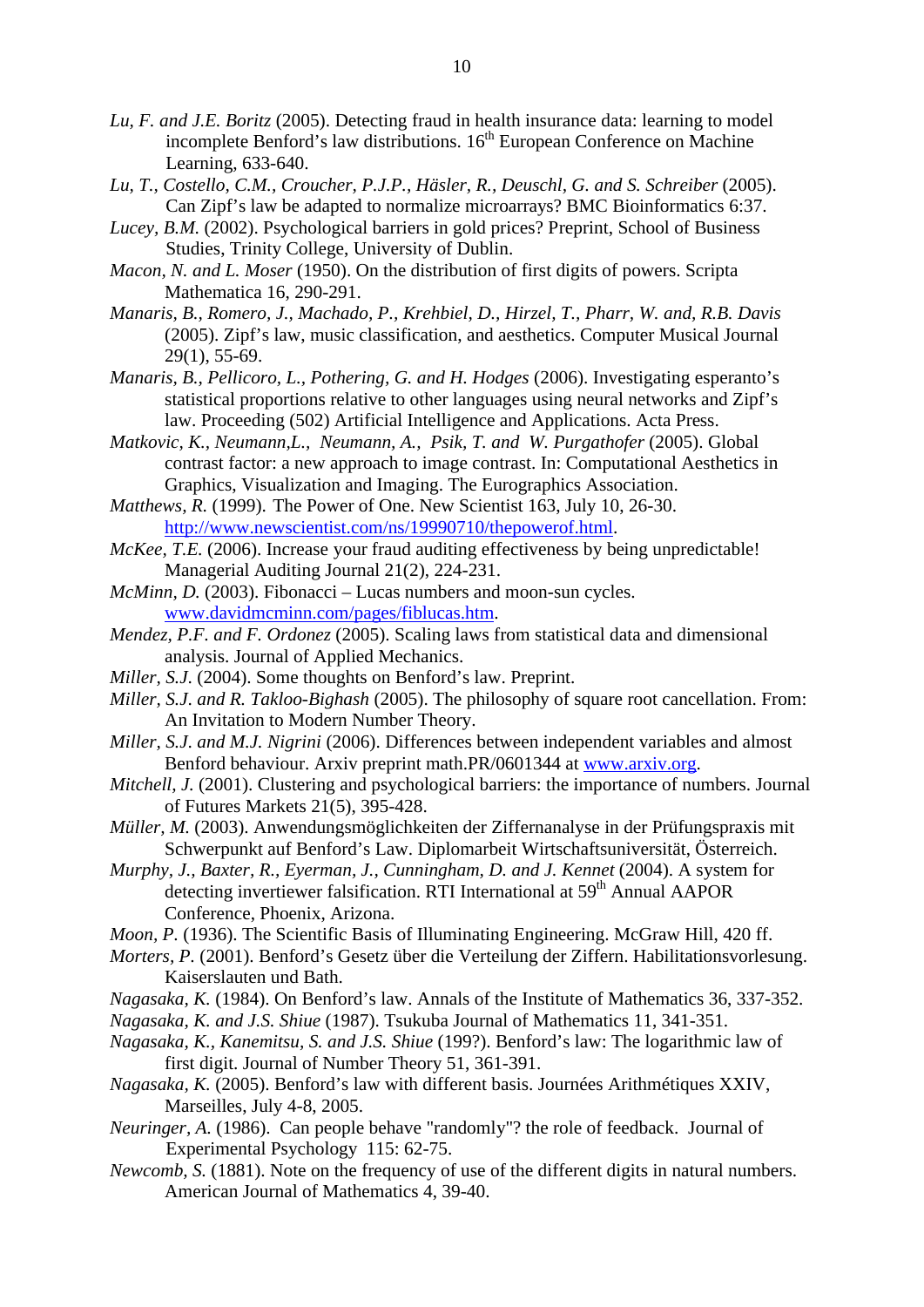- *Nguyen, H.T., Kreinovich, V. and L. Longpre* (2003). Dirty pages of logarithm tables, lifetime of the universe, and subjective (fuzzy) probabilities on finite and infinite intervals. The 12<sup>th</sup> IEE International Conference on Fuzzy Systems. FUZZ'03. Fuzzy Systems 1, 67-73.
- *Niederreiter, H. and W. Philipp* (1973). Berry-Esseen bounds and a theorem of Erdös and Turàn on uniform distribution mod 1. Duke Mathematical Journal 40, 633-649.
- *Nigrini, M. J.* (1992). The Detection of Income Tax Evasion Through an Analysis of Digital Frequencies. Ph.D. thesis. Cincinnati, OH: University of Cincinnati.
- *Nigrini, M. J.* (1994). Using digital frequencies to detect fraud.
	- The White Paper (apr/may) 3-6.
- *Nigrini, M.* (1996). A taxpayer compliance application of Benford's law. Journal of the American Taxation Association 1, 72-91.
- *Nigrini, M. J.* (1997). *Digital Analysis Tests and Statistics*. Allen, Texas: The Nigrini Institute, Inc. Mark\_Nigrini@classic.msn.com
- *Nigrini, M.J.* (1999a). I've got your number. Journal of Accountancy 187, 79-83.
- *Nigrini, M.J.* (1999b). Adding value with digital analysis. The Internal Auditor 56(1), 21-23.
- *Nigrini, M.J.* (1999c). Peculiar patterns of first digits. IEEE Potentials 18(2), 24-27.
- *Nigrini, M.J.* (2000a). Digital Analysis Using Benford's Law: Tests Statistics for Auditors. Vancouver, Canada: Global Audit Publications.
- *Nigrini, M.J.* (2000b). Continuous Auditing. Preprint.
- *Nigrini, M.J. and L. Mittermaier* (1997). The use of Benford's law as an aid in analytical procedures. Auditing : A Journal of Practice and Theory 16(2), 52-67.
- *Nigrini, M.J.. and S.J. Miller* (2006). Benford's law applied to hydrology data results and relevance to other geophysical data. Preprint.
- *Niskanen, J. and M. Keloharju* (2000). Earnings cosmetics in a tax-driven accounting environment: evidence from Finnish public firms. European Accounting Review 9(3), 443-452.
- *Pavlov, A.I.* (1981). On the distribution mod one and Benford's law. Izv. Akad. Nauk 45, 760-774.
- *Pavlov, A.I.* (1982). On the distribution of fractional parts and Benford's law. Izvestiya: Mathematics 19(1), 65-77.
- *Patil, S.A. and V.R.R. Uppulari* (1986). The distribution of first j digits. College Mathematical Journal 17(3), 240-243.
- *Paulos, J.A.* (2004). A mathematician plays the stock market. Basic Books.
- *Peter, M.* (2003). The asymptotic distribution of elements in automatic sequences. Theoretical Computer Science 301(1-3), 285-312.
- *Peters, J.* (1981). An equivalent form of Benford's law. Fibonacci Quarterly 19(1), 74-76.
- *Pietronero, L., Tosatti, E., Tosatti, V. and A. Vespignani* (2001). Explaining the uneven distribution of numbers in nature. Physica A, 293, 297-304.
- *Pinkham, R.S.* (1961). On the distribution of first significant digits. Annals of Mathematical Statistics 32, 1223-1230.
- *Poincaré, H.* (1912). Calcul des Probabilités. Gauthier-Villars, Paris, 313-320.
- Popescu, I.-I. (2002). On the Lavelette's nonlinear Zipf's law. Web Preprint.
- *Posch, P.N.* (2004a). Ziffernanalyse in der Fälschungsaufspürung. Benford's Gesetz und Steuererklärungen in Theorie und Praxis.
- *Posch, P.N.* (2004b). A survey on sequences and distribution functions satisfying Benford's law. Working paper.
- *Posch, P.N. and W.A. Kreiner* (2005). A general approach to digital analysis exemplified by stock market indices. Working paper.
- *Radev, D.R.* (2004). Weakly supervised graph-based methods for classification. Preprint.
- *Raftopoulou, P., Koubarakis, M., Stergiou, K. and P. Triantafillou* (2005). Fair resource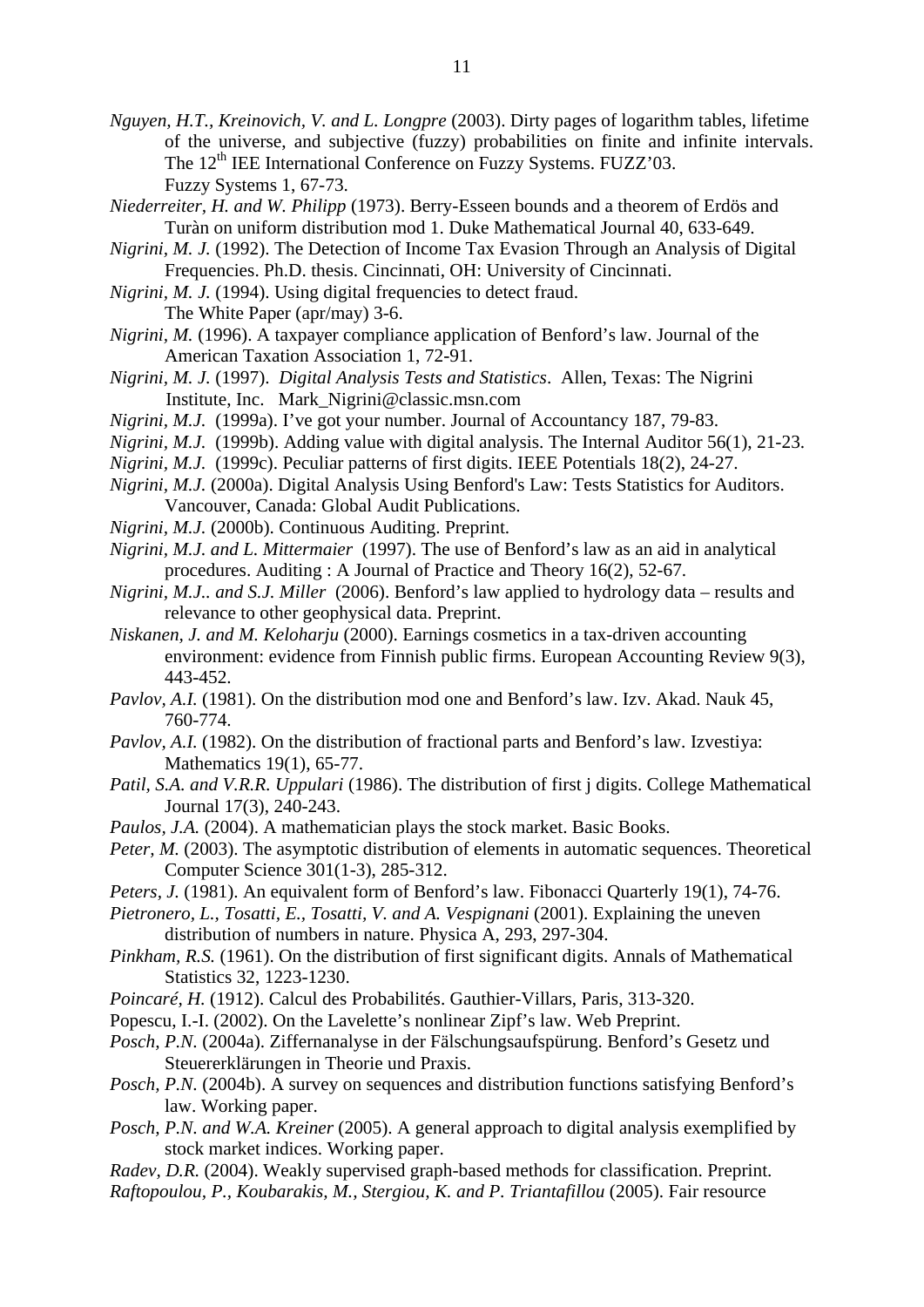allocation in a simple multi-agent setting: search algorithms and experimental evaluation. Preprint.

- *Raimi, R.A.* (1969a). On the distribution of first significant digits. American Mathematical Monthly 76, 342-348.
- *Raimi, R.A.* (1969b). The peculiar distribution of first digits. Scientific American, 109-120.
- *Raimi, R.A.* (1976). The first digit problem. American Mathematical Monthly 83, 521-538.
- *Raimi, R.A.* (1985). The first digit phenomenon again. Proceedings of the American Philosophical Society 129, 211-219.
- *Rodriguez, R.J.* (2004). First significant digit patterns from uniform distributions. The American Statistician 58(1), 64-71.
- *Rose, A.M. and J.M Rose* (2003). Turn Excel into a financial sleuth: an easy-to-use digital analysis tool can red-flag irregularities. Journal of Accountancy 196.
- *Rosenkrantz, R.D.* (1979). Inference, Method and Decision: Towards a Bayesian Philosophy of Science. Journal of the American Statistical Association 74(367), 740-741.
- *Rousseau, R.* (2005). Robert Fairthorne and the empirical power laws. Journal of Documentation 61(2), 194-202.
- *Salsburg, D.* (1997) Digit Preferences in the Bible. Chance 10, No. 4, 46-48.
- *Sandron, F. and S.R. Hayford* (2002). Do populations conform to the law of anomalous numbers? Population 57(4/5), 755-761.
- *Sandron, F.* (2002). Les populations suivent-elles la loi des nombres anomaux? Population (French Edition) 57(4/5), 761-768.
- *Sarkar, B.P.* (1973). An observation on the significant digits of the binomial coefficients and factorials. Sankhya Ser. B, 35, 363-364.
- *Saville, A.* (2004). Sorry, wrong number. How accounting data are wrong and how the numbers can be fixed. Preprint.
- *Schäfer, Ch., Schräpler, J.-P., Müller, K.-R. and G.G. Wagner* (2005). Automatic identification of faked and fraudulent interviews in the German SOEP. Schmollers Jahrbuch, Journal of Applied Social Science Studies, vol. 125, 183-193.
- *Schatte, P.* (1973). Zur Verteilung der Mantisse in der Gleitkommadarstellung einer Zufallsgröße. *Z. Angew. Math. Mech.* 53, 553-565.
- *Schatte, P.* (1981). On random variables with logarithmic mantissa distribution relative to several bases. Elektron. Informationsverarbeitng Kybernetik 17, 293-295.
- *Schatte, P.* (1983a). On the asymptotic uniform distribution of sums reduced mod 1. Math. Nachr. 115, 257-281.
- *Schatte, P.* (1983b). On *H*<sub>∞</sub>-summability and the uniform distribution of sequences. Math. Nachr. 113, 237-243.
- *Schatte, P.* (1984). On the asymptotic logarithmic distribution of the floating-point mantissas of sums. Math. Nachr. 127.
- *Schatte, P.* (1987). Some estimates of the  $H_{\infty}$ -uniform distribution. Monatshefte für Mathematik 103, 233-240.
- *Schatte, P.* (1988a). On mantissa distributions in computing and Benford's law. Journal of Information Processing and Cybernetics 24, 443-455.
- *Schatte, P.* (1988b). On the uniform distribution of certain sequences and Benford's law. Math. Nachr. 136, 271-273.
- *Schatte, P.* (1988c). On a law of the iterated logarithm for sums mod 1 with application to Benford's law. Probability Theory and Related Fields 77, 167-178.
- *Schatte, P.* (1988d). On a uniform law of the iterated logarithm for sums mod 1 and Benford's law. Lithuanian Mathematical Journal 31(1), 133-142.
- *Schatte, P.* (1989). On measures of uniformly distributed sequences and Benford's law. Monatshefte für Mathematik 107, 245-256.
- *Schatte, P.* (1990). On Benford's law for continued fractions. Math. Nachr. 148, 137-144.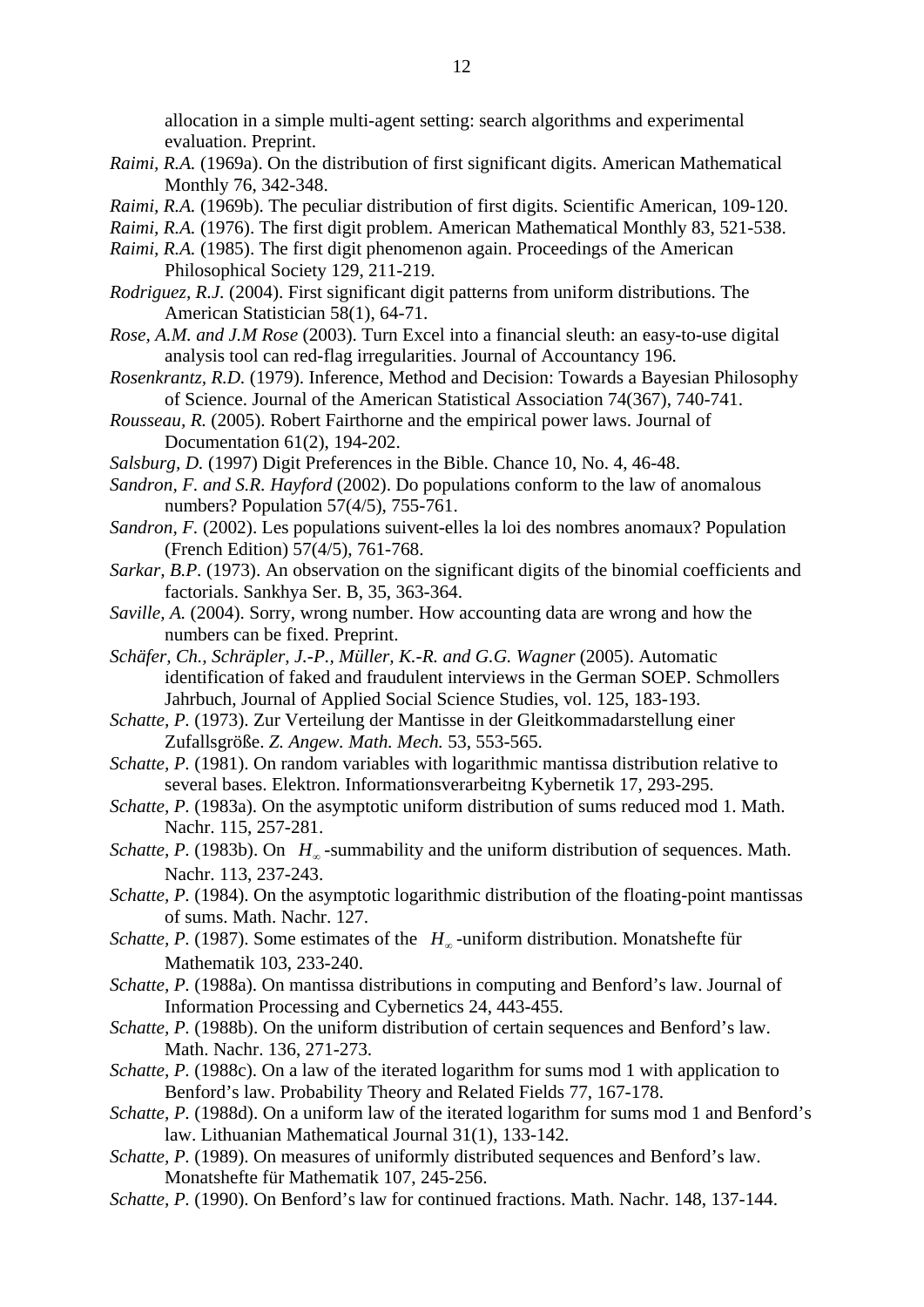- *Schatte, P.* (1991). On a uniform law of the iterated logarithm for sums mod 1 and Benford's law. Lith. Math. J. 31, 133-142.
- *Schatte, P.* (1998). On Benford's law to variable base. Statistics and Probability Letters 37, 391-397.
- *Schatte, P. and Nagasaka, K.* (1991). A note on Benford's law for second order linear recurrences with periodical coefficients. Z. Anal. Anwend. 10, 251-254.
- *Schilling, M.F.* (1992). Sequential partitioning. American Math. Monthly 99(9), 846-855.
- *Schmidt, R. and R. Lacher* (1984). Probabilistic repeatability among some irrationals. College Mathematics Journal 15(4), 330-332.
- *Schräpler, J.-P. and G.G. Wagner* (2003). Identification, characteristics and impact of faked interviews in surveys. IZA Discussion paper no. 969.
- *Scorse, J.* (2000). Does being a "top 10" worst polluter affect facility environmental releases? Evidence from the U.S. release inventory. Preprint.
- *Scott, P. and E. Wilkins* (1999). Evaluating data mining procedures: techniques for generating artificial data sets. Information and Software Technology. Special Issue on Data Mining 41(9), 579-589.
- *Scott, P. and M. Fasli* (2001). Benford's law: an empirical investigation and a novel explanation.
- *Scott, S.K., Barnard, P.J. and J. May* (2001). Specifying executive representations and processes in number generation tasks. The Quarterly Journal of Experimental Psychology: Section A, 54(3), 641-664.
- *Seaman, R.S.* (2002). Benford's law and and background field errors in data assimilation. Preprint, Bureau of Meteorology Research Centre, Melbourne, Australia.
- *Sebastiani, P., Gussoni, E., Kohane, I.S. and M.F. Ramoni* (2003). Statistical challenges in functional genomics. Statistical Science 18(1), 33-70.
- *Sentance, W.A.* (1973). A further analysis of Benford's law. Fibonacci Quarterly 11, 490-494.
- *Shaik, J.M.* (2005). E-commerce impact: emerging technology electronic auditing. Managerial Auditing Journal 20(4), 408-421.
- *Shallit, J.* (2003). What this country needs i san 18C Piece. Preprint, Department of Computer Science, University of Waterloo.
- *Shenton, L.R.* (1968). Periodicity and density of modified Fibonacci sequences. Fibonacci Quarterly 6, 109-116.
- *Shragga, I.* (1997). The relationship between Zipf's law and the distribution of first digits. Journal of Applied Statistics 24(4), 383-394.
- *Skousen, C.J., Guan, L. and T.S. Wetzel* (2004). Anomalies and unusual patterns in reported earnings: Japanese managers round earnings. Journal of International Financial Management & Accounting 15(3), 212.
- *Slijepcevic, S.* (1988). A note on initial digits of recurrence sequences. Fibonacci Quarterly 36, 305-308.
- *Sloane, N. J. A.* (2003). Sequences A055439, A055440, A055441, and A055442 in: The On-Line Encyclopedia of Integer Sequences. http://www.research.att.com/~njas/sequences/.
	-
- *Smith, Stephen W.* (2004). An explanation of Benford's law.
- *Snyder, M., Curry, J. and A. Dougherty* (2001). Stochastic aspects of one-dimensional discrete dynamical systems : Benford's law. Phyxical Review E 64, 1-5.
- *Sornette, D.* (2002). Why stock markets crash: critical events in complex financial systems. Princeton University Press.
- *Sporring, J.* (1997). A prior of saliency based pruning algorithms. Preprint, Department of Computer Science, University of Copenhagen.
- *Stadje, W.* (2005). Asymptotic properties of digit sequences of random numbers. Mathematische Nachrichten 278(10), 1209-1229.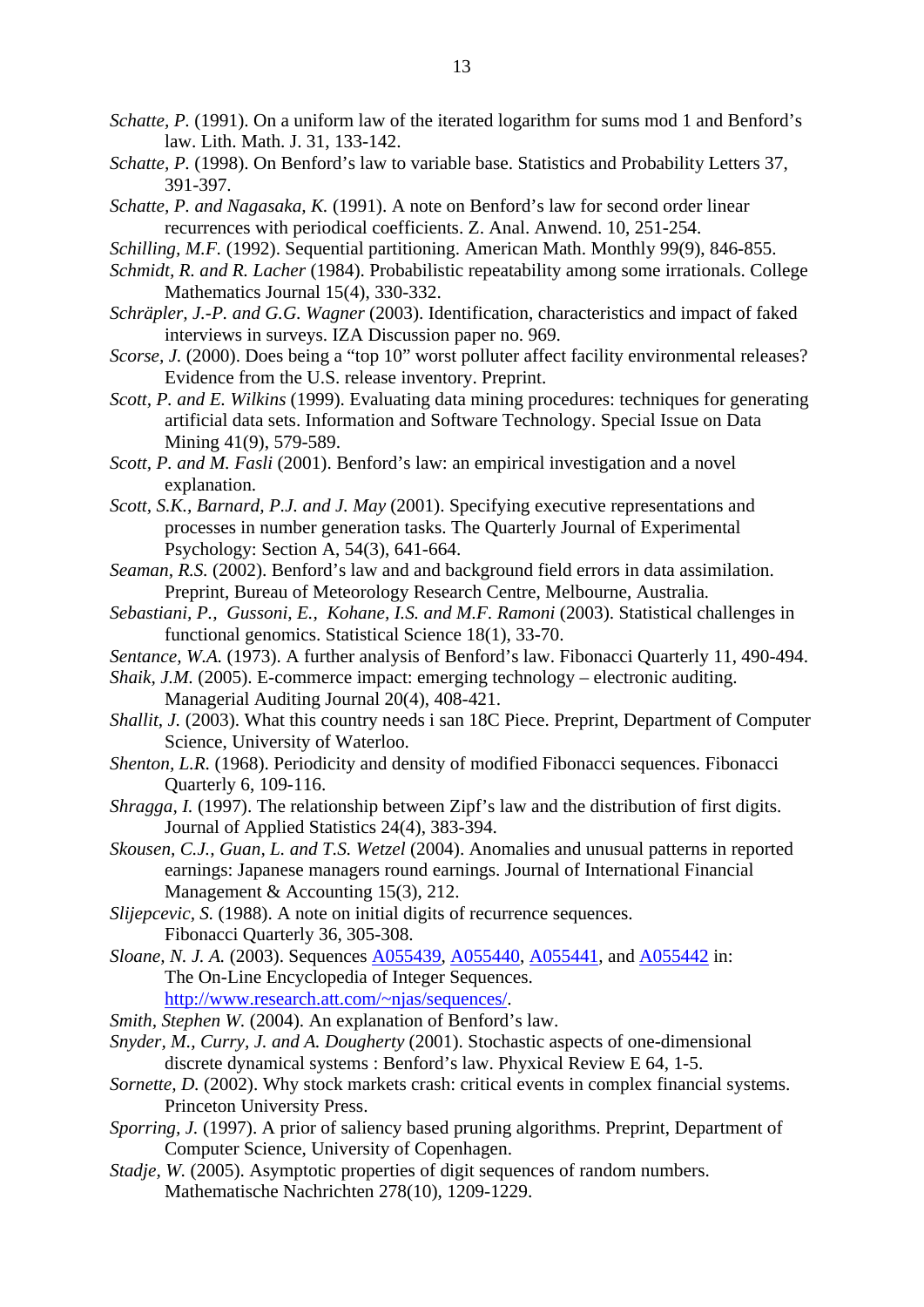- *Sundheim, R. and B. Busta* (1993). Fibonacci numbers tend to obey benford's law: an extension of Wlodarski and Sentance. Working Paper, St. Cloud State University, St. Cloud, Minnesota.
- *Sury, B.* (1993). Fractional parts of log p and a digit function. Exp. Math. 11, 381-384.
- *Suryanarayana, D.* (1981). Note on the functional equation  $S(m,n)F[n/(m,n)]=F(n)h[n/(m,n)]$ . Aequationes Mahematicae 23(1), 123-124.
- *Swanson, D., Cho M. and J. Eltinge* (2003). Detecting possibly fraudulent or error-prone survey data using Benford's law. Proceedings of the American Statistical Association, Section on Survey Research Methods.
- *Taylor, R.N., McEntegart, D.J. and E.C. Stillman* (2002). Statstical techniques to detect fraud and other data irregularities in clinical questionnaire data. Drug Information Journal 36, 115-125.
- *Thomas, J.K.* (1989). Unusual patterns in reported earnings. The Accounting Review LXIV(4), 773-787.
- *Thorp, E. and R. Whitley* (1971). Poincaré's conjecture and the distribution of digits in logarithm tables. Computational Mathematics 23, 233-250.
- *Tichy, R.F.* (1985a). Gleichverteilung und zahlentheoretische Ungleichungen II. Anz. Österr. Akad. Wiss., 95-99.
- *Tichy, R.F.* (1985b). Uniform distribution and diophantine inequalities. Monatsh. Math. 99, 147-152.
- *Tichy, R.F.* (1987a). Gleichverteilung zum Summierungsverfahren *H*<sub>*n*</sub>. Math. Nachr. 131, 119-125.
- *Tichy, R.F.* (1987b). Statistische Resultate über computergerechte Darstellungen von Zahlen. Anz. Österr. Akad. Wiss., 1-8.
- *Tijms, H.* (2004). Understanding Probability: Chance Rules in Everyday Life. Cambridge University Press.
- *Tolle, C., Budzien, J. and R. LaViolette* (2000). Do dynamical systems follow Benford's law ? Chaos 10, 331-337.
- *Too, Y.H.* (1992). On the uniform distribution modulo one of some log-like sequences. Proc. Japan Acad. A 68, 269-272.
- *Tsao, N.* (1974). On the distributions of significant digits and roundoff errors. Communications of the Association for Computing Machinery 17, 269-271.
- *Tsuji, M.* (1952). On the uniform distribution of numbers mod 1. Journal of the Mathematical Society of Japan 4, 313-322.
- *Tune, G.* (1964). Response preferences: a review of some relevant literature. Psychological Bulletin 61 (4): 286 - 302.
- *Turner, P.R.* (1982). The distribution of leading significant digits. IMA Journal on Numerical Analysis 2, 407-412.
- *Turner, P.R.* (1984). Further results on l.s.d. IMA Journal on Numerical Analysis 4, 225-231.
- *Turner, P.R.* (1987). The distribution of l.s.d. and its implications for computer design. The Mathematical Gazette 71 (march), 26-31.
- *Vardi, I.* (1999). Premiers chiffres significatifs et nombres algébriques. Comptes rendus de l'Académie des sciences, Série I 328, 749-754.
- *Varian, H.R.* (1972). Benford's law. The American Statistician 26, 65-66.
- *Vogt, W.* (2000). Benford's Gesetz : Steuer- und Budgetsündern auf der Spur Zahlen lügen nichts. Schweizer Versicherung 9, 27-29.
- *Wallace, W.A.* (2002). Assessing the quality of data used for benchmarking and decisionmaking. The Journal of Government Financial Management 51(3), 16-22.
- *Wallis, W.A. and H.V. Roberts* (1957). Statistics : A New Approach. The Free Press, Gencoe, Illinois.
- *Walthoe, J., Hunt R. and M. Pearson* (1999). Looking out for number one. Plus Magazine,